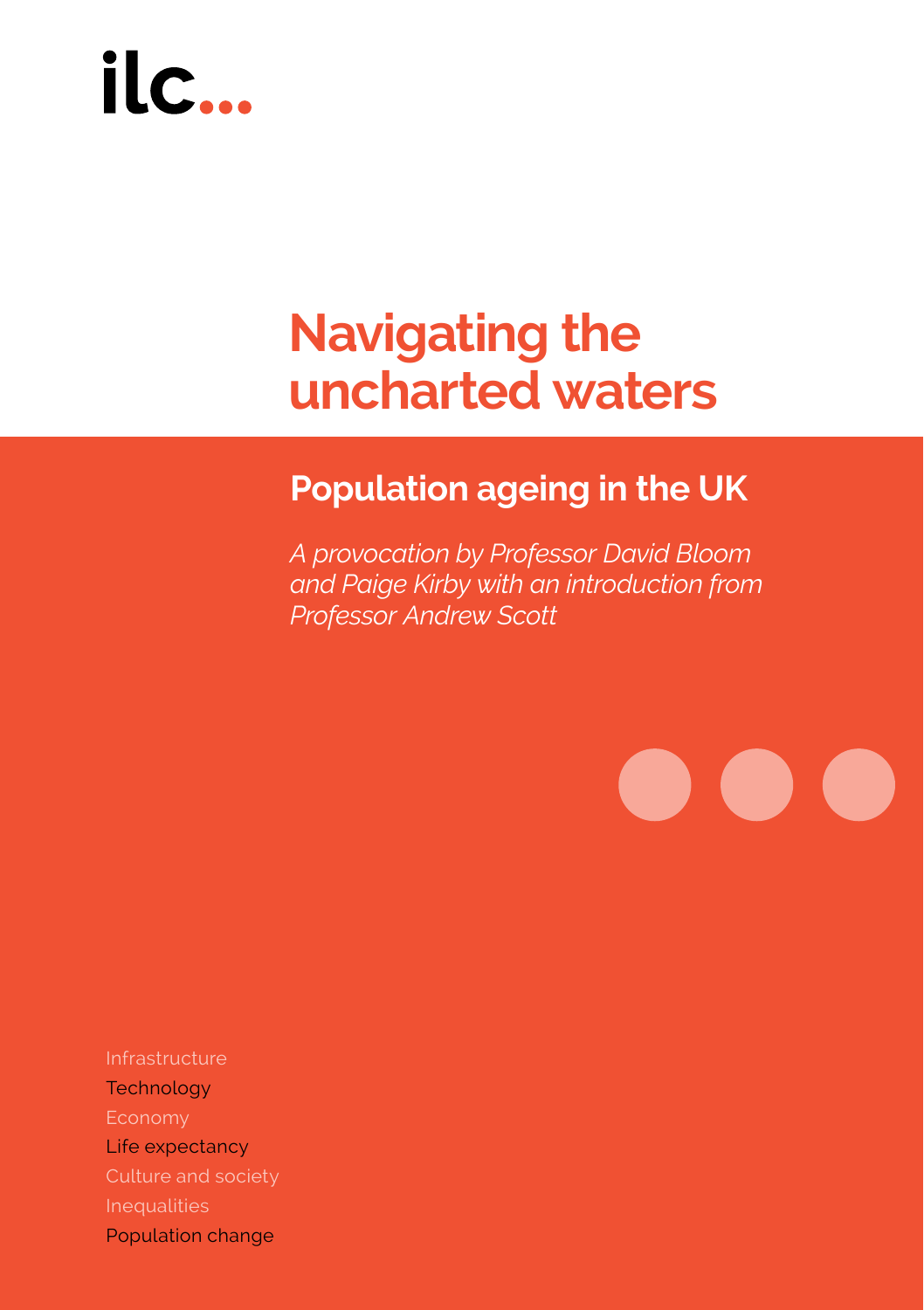#### About the ILC

ILC-UK was established in 1997, as one of the founder members of an international network on longevity. In the UK, we're the specialist think tank on the impact of longevity on society. We have unrivalled expertise in demographic change, ageing and longevity.

We use our expertise in demographic change to highlight the impact of ageing on society, working with experts, policy makers and practitioners to provoke conversations and pioneer solutions for a society where everyone can thrive, regardless of age.

As part of the Global Alliance of ILCs, we work with leading experts on ageing across the globe. In this paper one such expert – Professor David Bloom – argues that the UK needs to embrace a bold and broad new policy approach to meet the challenges and capitalise upon the opportunities of an ageing population.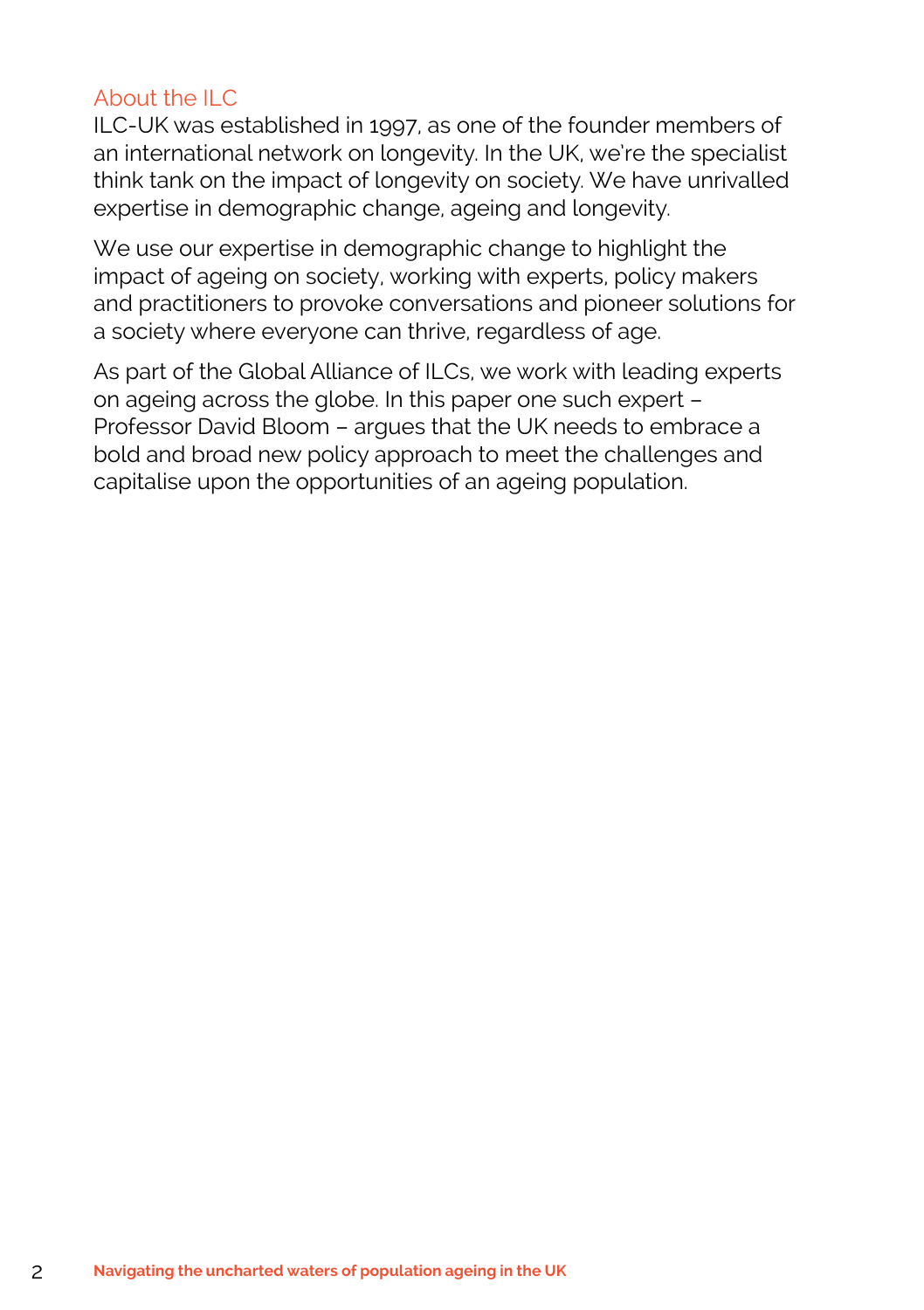#### **Contents**

| Introduction                                                      | 4  |
|-------------------------------------------------------------------|----|
| Navigating the uncharted waters<br>of population ageing in the UK | 7  |
| Introduction                                                      | 7  |
| Underlying drivers of population ageing                           | 8  |
| Challenges facing an ageing society                               | 11 |
| Scope for solutions                                               | 13 |
| <b>Behaviour</b>                                                  | 13 |
| Policy                                                            | 14 |
| Innovation                                                        | 15 |
| Conclusion                                                        | 16 |
| References                                                        | 18 |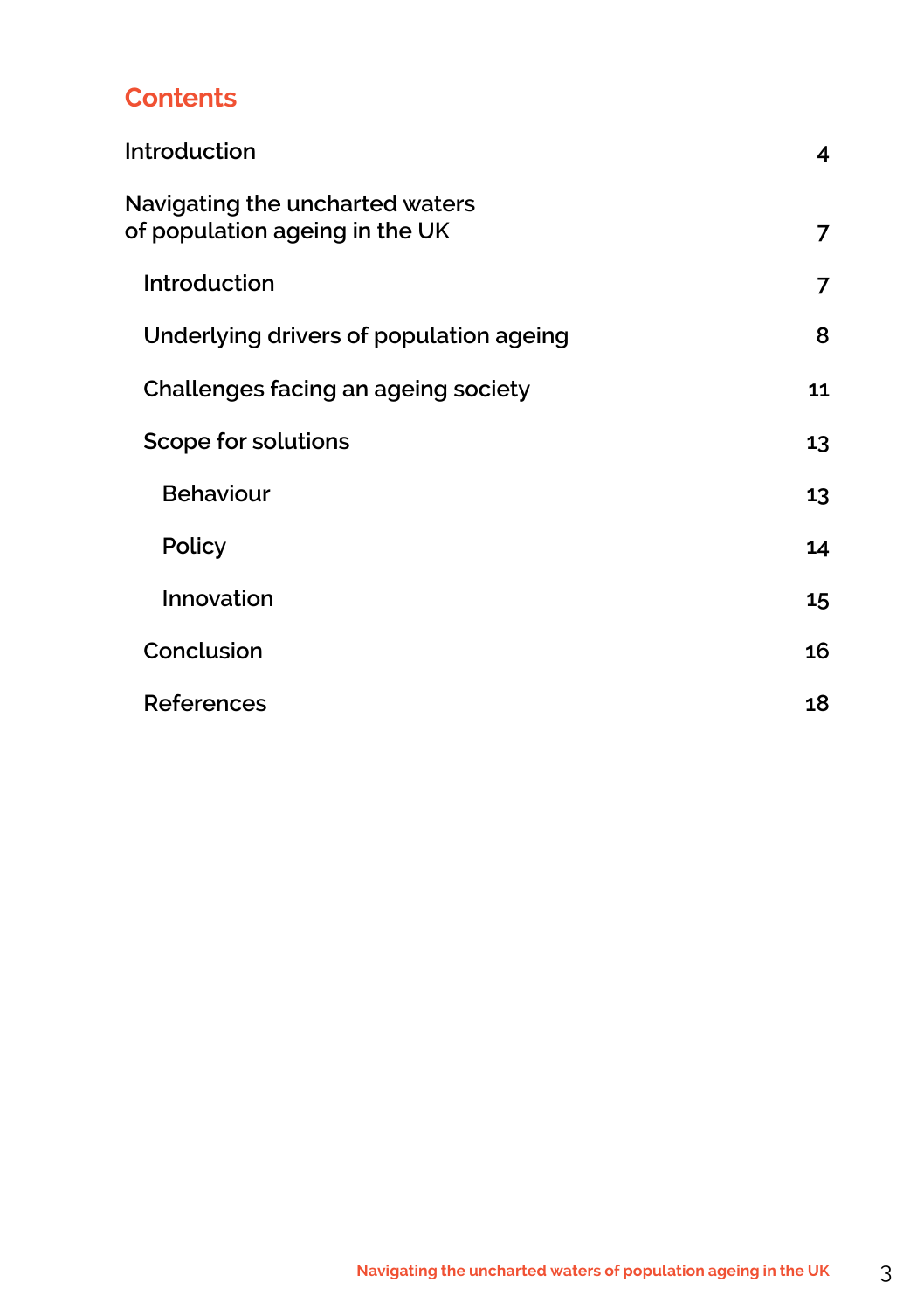#### **Introduction**

The UK's population is changing significantly. It is evident when you look around the streets or your workplace, read the news or visit a hospital. The UK, along with the rest of the world, is undergoing a massive economic and social experiment as the proportion of older people rises from already historic highs.

For decades demographers have warned of the problems an ageing society will bring to the UK. With ageing now identified by the Government as one of its four "grand challenges", the time for action seems finally to have arrived. However, this is where the difficulties begin. Is ageing a problem or an opportunity? What exactly are the problems? What are the most critical actions to take and how do we take them? David Bloom and Paige Kirby seek to answer these questions with insight and perception in this welcome UK policy note.

In this short paper, the authors implicitly draw attention to a deep paradox. The facts may be simple – there are more older people and the average age of society is increasing. However, the policy response needed is broad and nuanced. It is about redesigning policy and institutions to support both a shift in the population's age structure and a shift in how individuals live their lives.

Two factors are at work in changing population structures. First, there is a *weight of numbers* force, due to declining birth rates and a large baby boomer cohort passing through society. If older individuals are unproductive, make financial claims on society and experience poor health, this strains the economy, public finances and relationships between generations. The second factor is the extraordinary *increase in life expectancy* that has occurred – by more than 10 years since 1950, according to Bloom and Kirby, with another five years expected by 2050. Concern is deepening over the widening inequality in lifespan and the growing gap between lifespan and healthspan. However, it remains the case that in general the UK population is living for longer and in better health than past generations.

As Bloom and Kirby note, this provides opportunities as well as problems. It also means that there are millions of people in the UK who are experiencing this demographic transition. They are ageing differently both from past generations and from each other. The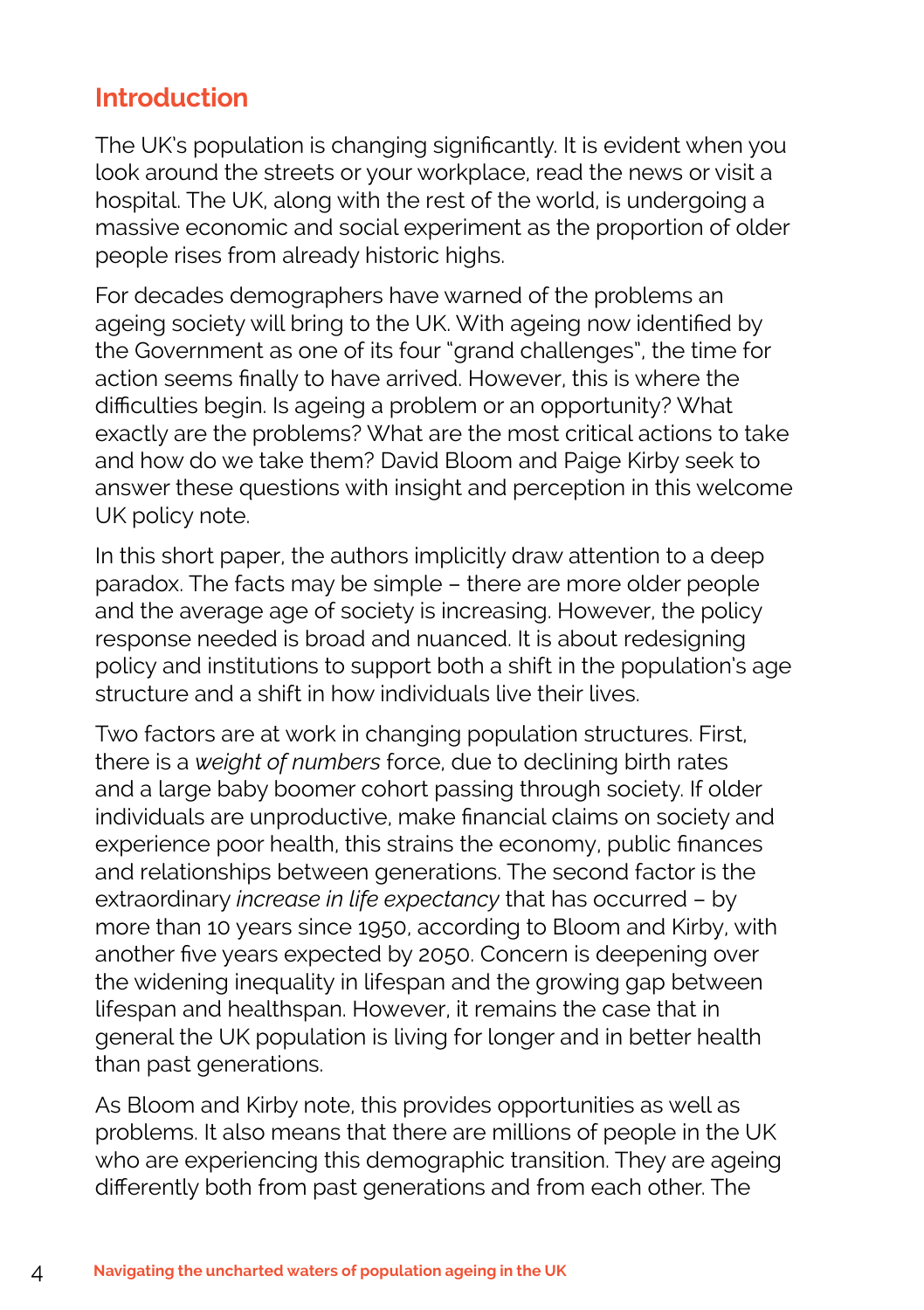sheer weight of numbers of older people in itself reveals a great diversity as to how people age and what they need. This is not a single problem with a single, "magic-bullet" solution.

As more and more people live into old age, there are "looming crises for the economic infrastructures that support older people". In the UK this is most evident in the political problems around social care. Despite the fact that an ever-growing proportion of older people is able to live independently, the increase in the number of older people is overwhelming the infrastructure. We need more resources, innovative policies and leveraging of technology to tackle this urgent problem.

However, the way in which people are changing how they live their life at all ages is often lost in the weight of numbers argument. Bloom and Kirby focus on a particularly important part of that – the rise in the number of older workers, with the increasing proportion of British people working after 50, 65 and 70 years of age. They stress that this needs to be supported by a range of policies aimed at retraining, employment flexibility and changes to working conditions. This has to be one of the UK's key economic priorities in response to an ageing society.

The report also highlights how the ageing society agenda is about a lot more than just health. How we age also depends on work and working conditions, our environment and community, and a host of broader factors. Successful implementation of the "comprehensive, multifaceted portfolio of solutions" recommended by the authors will require substantial coordination across diverse government departments.

Such coordination is challenging, which is why it is welcome news to see the government recently announce the establishment of a UK Longevity Council. There can be few aims more central to government action than helping as many people as possible live as long as possible, as healthily as possible and in a productive and fulfilled way. Hopefully the establishment of a Longevity Council will help emphasise the importance of this as a uniting principle of government policy and start to add genuine focus to the stated policy aim of providing five more years of healthy life for everyone. It is important too that the Longevity Council focus on all of life and that policy is focused on every generation. A common mistake is to assume that tackling an ageing society is about dealing with older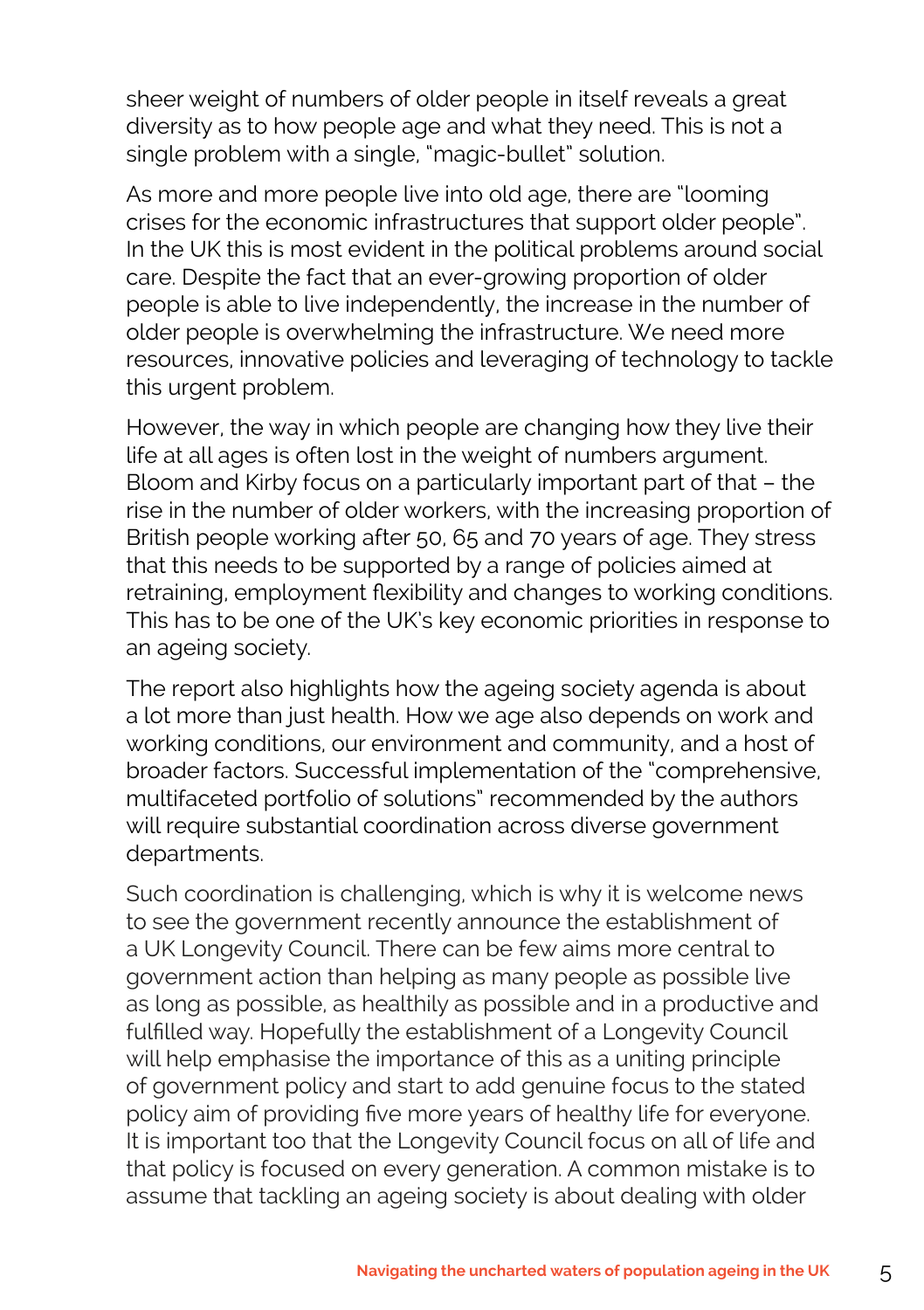people. In reality it is about all stages of life and redesigning a life course to match the longer life spans today's children can expect.

As Bloom and Kirby stress, "while daunting…this new set of challenges is not insurmountable. Demographic trajectories are not set in stone, nor are their implications for social, health and economic outcomes". This is evidenced by the increase for more than 100 years in the old-age dependency ratio while the UK economy continues to prosper.

We need a broad and clear set of policies which focus on maximising the opportunities that come from longer, healthier lives while minimising in a dignified way the costs of an ageing society. The demographic factors behind an ageing society represent one of society's greatest achievements. Making sure that we turn it to our advantage will hopefully be our next. The balanced but positive analysis of Bloom and Kirby is precisely the kind of foundation stone we need to build on, if we are to succeed.

*Andrew Scott is Professor of Economics at London Business School, a Fellow of the Centre for Economic Policy Research and co-founder of The Longevity Forum.*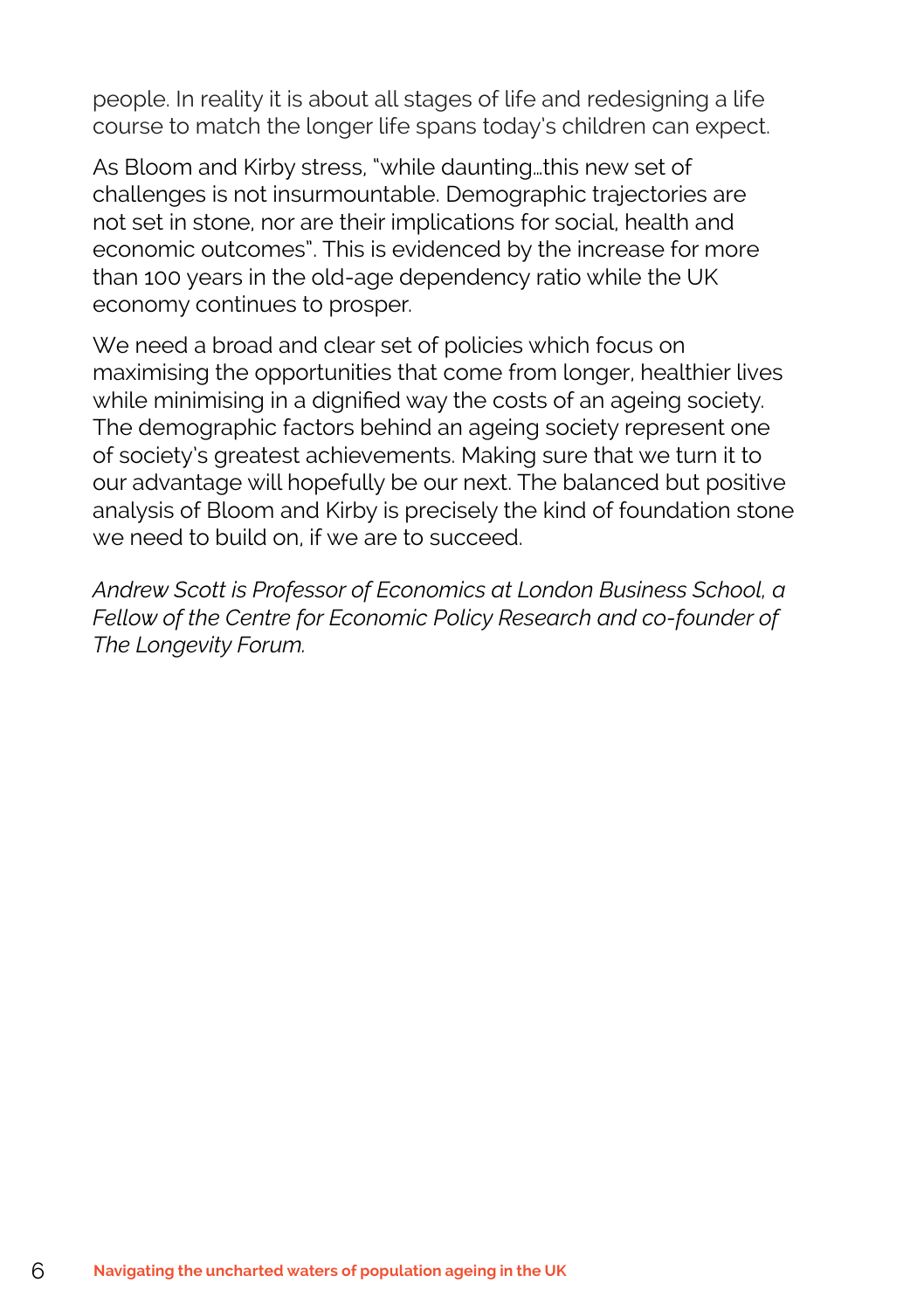#### **Navigating the uncharted waters of population ageing in the UK**

#### Introduction

The UK's population is ageing more rapidly than ever before. In 1997, about one in every six people (16%) numbered among the older population (ages 65+). This increased to one in every five (18%) by 2017, and this share is expected to reach about one in every four people (24%) within the next two decades.<sup>1</sup>

This demographic shift toward an older population is also sweeping many other nations. By 2050, the populations of Japan, Spain, Portugal, Greece, and South Korea are projected to have an older population share above 35%.2

We should celebrate these significant and unprecedented gains in longevity and mortality reduction. However, such evolving demographics also result in several socioeconomic and health consequences for society, including increasing old-age dependency ratios, fiscal stress on pension systems, rising healthcare demands, labour force shortages, and economic slowdowns. The issues are so critical that the Conservative Party's 2017 manifesto identifies population ageing as one of the "five giant challenges" facing Britain today.3 As the share of older citizens rises in the UK and the world at large, addressing the mounting force of population ageing will become a central policy challenge for many countries over the coming decades.

<sup>&</sup>lt;sup>1</sup>UK Office for National Statistics. Overview of the UK population. 2018 Nov [cited 2019 Apr 5]. Available from: https://www.ons.gov.uk/peoplepopulationandcommunity/populationandmigration.

<sup>2</sup> United Nations, Department of Economic and Social Affairs, Population Division. File POP/7-1: total population (both sexes combined) by five-year age group, region, subregion and country, 1950–2100 (thousands) [dataset]. 2017 Jun [cited 2019 Apr 5]. World Population Prospects: The 2017 Revision. Available from: https://population.un.org/ wpp/Download/Standard/Population/.

<sup>3</sup> The Conservative and Unionist Party. Forward, together: our plan for a stronger Britain and a prosperous future. London: St. Ives PLC; 2017. Available from: https://www.conservatives.com/manifesto.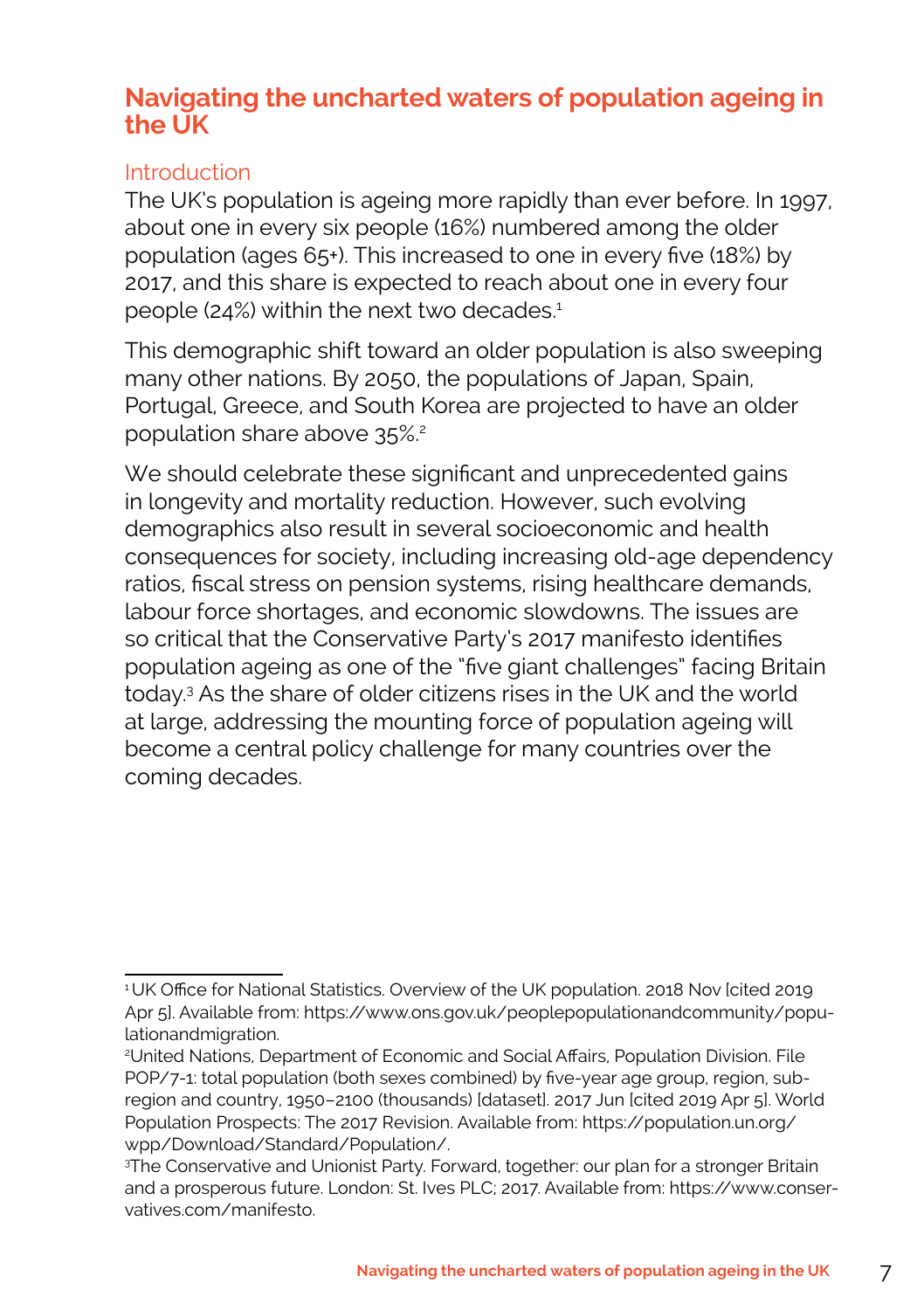#### Underlying drivers of population ageing

Three key driving forces underlie much of this demographic shift: declining fertility, increasing longevity, and the progression of largesize cohorts through the population pyramid.

Worldwide total fertility rates (TFRs) have plunged by a striking 50% since 1950, dropping from a global average of 4.7 live births per woman to only 2.4 live births in 2017.4 At only 1.7, the UK's current TFR is lower still, making it one of more than 90 countries that have reached a watershed level below the worldwide replacement rate of 2.05.5 Such a downtrend in fertility reduces population growth and, all else being equal*,* effectively elevates the elder share.

Second, rising life expectancy over time further intensifies the age distribution's skew toward older people. In the UK, life expectancy at birth has increased by more than 10 years since 1950 and is projected to rise an additional five years by 2050.<sup>6</sup> Alongside advances in medicine, technology, and healthcare, life expectancy conditional on reaching age 65 has also been steadily increasing (Figure 1).7



**Figure 1: Life expectancy conditional on reaching age 65, United Kingdom**

Source: UK Office for National Statistics. National Life Tables, United Kingdom. 2018

<sup>4</sup> Measured over the period 1950–2017. Murray CJL, Callender CSKH, Kulikoff XR, Srinivasan V, Abate D, Abate KH, et al. Population and fertility by age and sex for 195 countries and territories, 1950–2017: a systematic analysis for the Global Burden of Disease Study 2017. The Lancet. 2018 Nov;392(10159):1995–2051. Available from: https:// www.thelancet.com/pdfs/journals/lancet/PIIS0140-6736(18)32278-5.pdf. 5 Murray et al. (2018).

<sup>6</sup>UN life expectancy estimates are aggregated to five-year periods (e.g., 1950–1955, 2015–2020, and 2050–2055). United Nations (2017).

<sup>7</sup> Life expectancy based on mortality rates experienced in the preceding three-year period. UK Office for National Statistics. National Life Tables, United Kingdom [dataset]. 2018 Sept 25 [cited 2019 Mar 11]. Available from: https://www.ons.gov.uk/peoplepopulationandcommunity/birthsdeathsandmarriages/lifeexpectancies.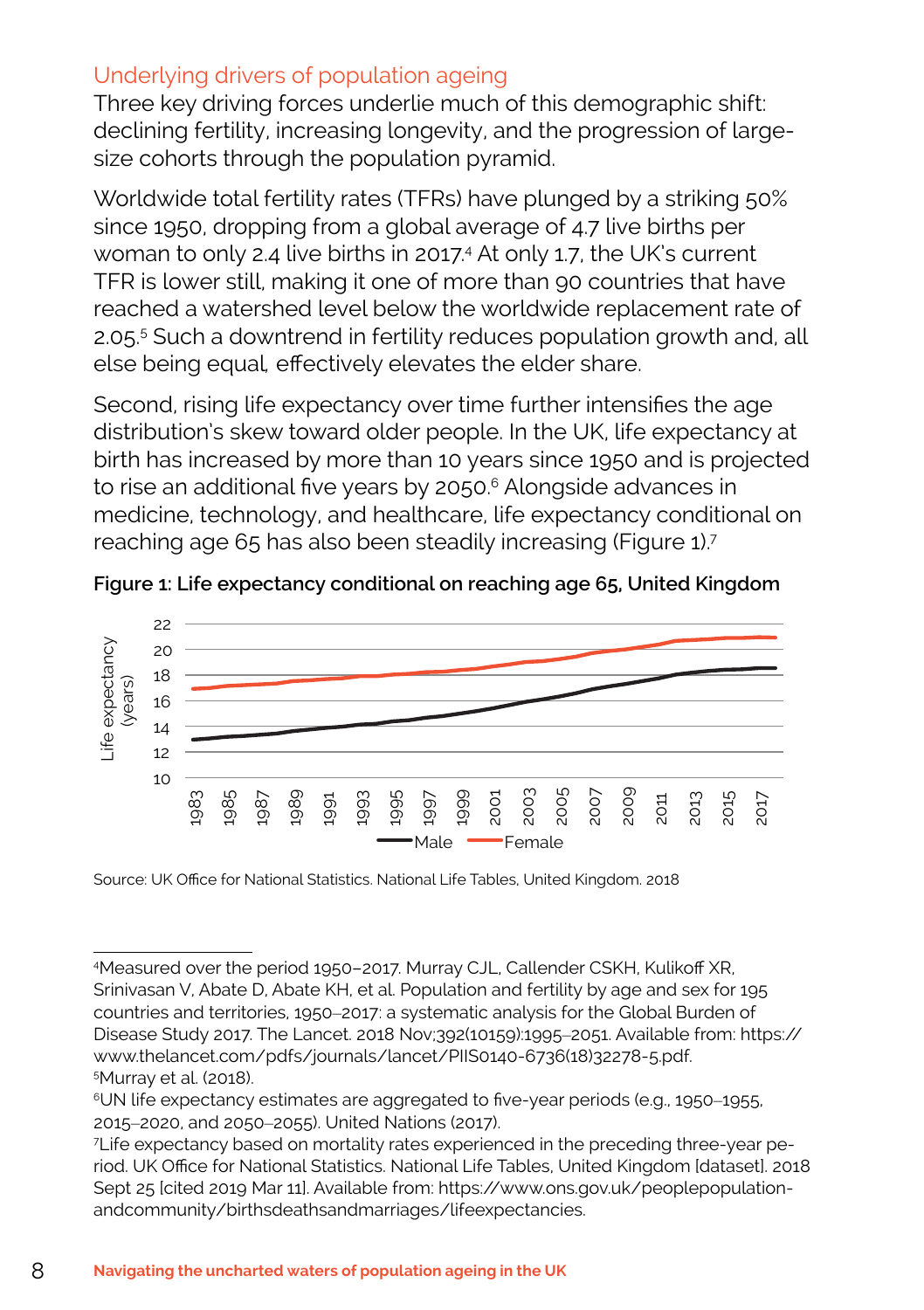Third, the progression of the UK's post-World War II baby boom generation to older ages has markedly affected the country's age structure and will continue to do so over the next few decades (Figures 2A–2C).8 Dividing the population into five-year age brackets, children aged 0–4 accounted for the majority share (8.6%) of the UK's age distribution in 1950, while those aged 80 and above accounted for only 1.5%. As the baby boom generation moves through the population pyramid, its considerable size is dramatically reshaping this distribution. Projections estimate that by 2050, those aged 80 and above will account for the majority share of the population at about 10%, nearly seven times their 1950 share.



**Figure 2A. Population of the United Kingdom by age and sex, 1950** 

Population Prospects 2017.<br>. Source: United Nations, Department of Economic and Social Affairs, Population Division. World

 $^{\rm 8}$ United Nations, Department of Economic and Social Affairs, Population Division. File POP/7-2: Male population by five-year age group, region, subregion and country, 1950–2100 (thousands) (dataset), me POP77-3. Ternate population by inve-year age<br>group, region, subregion and country, 1950–2100 (thousands) [dataset]. 2017 Jun [cited 1950–2100 (thousands) [dataset]; File POP/7-3: Female population by five-year age 2019 Apr 5]. World Population Prospects: The 2017 Revision. Available from: https:// population.un.org/wpp/Download/Standard/Population/.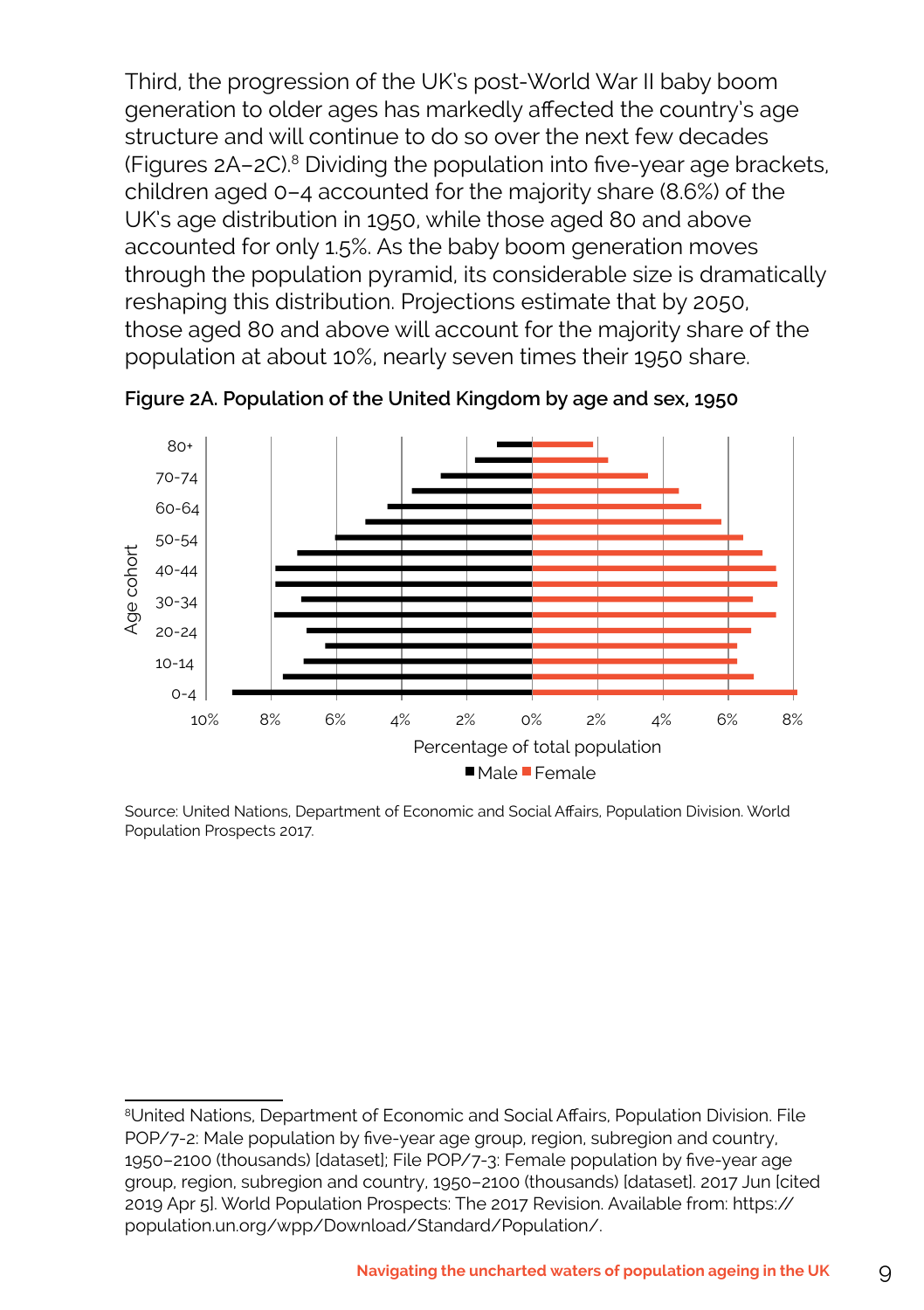

**Figure 2B. Population of the United Kingdom by age and sex, 2015**  10% 8% 6% 4% 2% 0% 2% 4% 6% 8% 10%

Population Prospects 2017.<br>. Source: United Nations, Department of Economic and Social Affairs, Population Division. World Percentage of total population

Figure 2c. Population of the United Kingdom by age and sex, 2050



Source: United Nations, Department of Economic and Social Affairs, Population Division. World Population Prospects 2017.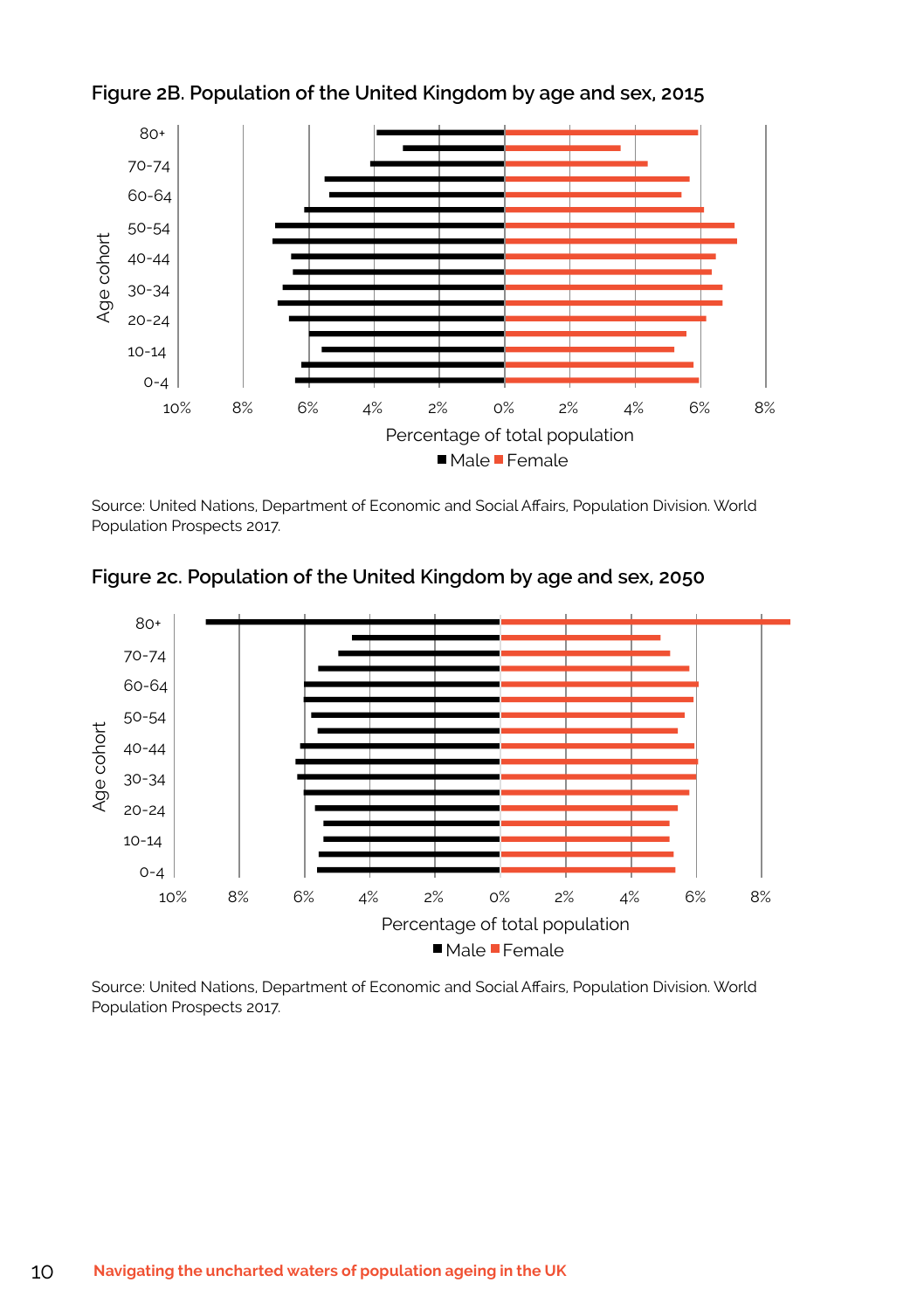#### Challenges facing an ageing society

This remarkable demographic transition is sounding alarm bells among senior advocacy groups, policymakers, economists, and other stakeholders. Perhaps most immediately relevant to those who are ageing and their friends and families are the psychosocial costs of growing old. The popular press and social awareness campaigns, such as those run by Age UK and the Campaign to End Loneliness, increasingly recognise the importance of loneliness as an emerging risk factor for an ageing population, painting visions of vulnerable and isolated seniors.9 Long-term solitude and continued detachment from mainstream society can have potentially devastating health consequences, especially for older people.10 This concern led Prime Minister Theresa May to appoint the world's first minister for loneliness, Tracey Crouch, in early 2018.<sup>11</sup>

In addition to these social and mental health implications, economists are warning of looming crises for the economic infrastructures that support the older population. The former US Secretary of Commerce, Pete Peterson, went so far as to describe global ageing as a "threat more grave and certain than those posed by chemical weapons, nuclear proliferation, or ethnic strife",<sup>12</sup> Several economic factors, which generally stem from the life-cycle pattern of production and consumption in which older people do not produce as much as they consume, justify this concern.

<sup>9</sup>See, for example, Davidson S, Rossall P. Evidence review: loneliness in later life. Age UK. 2015 Jul [cited 2018 Mar 11]. Available from: https://www.ageuk.org.uk/informationadvice/health-wellbeing/loneliness/; Campaign to End Loneliness. The facts on loneliness. 2019 [cited 2018 Mar 12]. Available from: https://www.campaigntoendloneliness.org/the-facts-on-loneliness/; Siddiqi N. Britain's loneliness epidemic: "This was the best day out in ages", said Mary, after a trip to the doctor. New Statesman America. 21 Nov 2018. Available from: https://www.newstatesman.com/politics/uk/2018/11/ britain-s-loneliness-epidemic-was-best-day-out-ages-said-mary-after-trip-doctor; Campbell D. Loneliness among over-50s 'is looming public health concern.' The Guardian. 24 Sep 2018. Available from: https://www.theguardian.com/society/2018/sep/25/ loneliness-among-over-50s-is-looming-public-health-concern.

<sup>&</sup>lt;sup>10</sup>Singer C. Health effects of social isolation and loneliness. Journal of Aging Life Care. 2018;28(1):4–8. Available from: https://www.aginglifecare.org/ALCA\_Web\_Docs/journal/ALCA%20Journal%20Spg18\_FINAL.pdf; Xia N, Li H. Loneliness, social isolation, and cardiovascular health. Antioxidants and Redox Signaling. 2018;28(9): 837–51. Available from: https://www.liebertpub.com/doi/full/10.1089/ars.2017.7312.

<sup>&</sup>lt;sup>11</sup>John, T. How the world's first loneliness minister will tackle "the sad reality of modern life." Time. 25 Apr 2018. Available from: http://time.com/5248016/tracey-crouch-ukloneliness-minister/.

<sup>12</sup>Peterson, PG. Gray dawn: the global aging crisis. Foreign Affairs. 1999 Jan-Feb;78(1):42–55.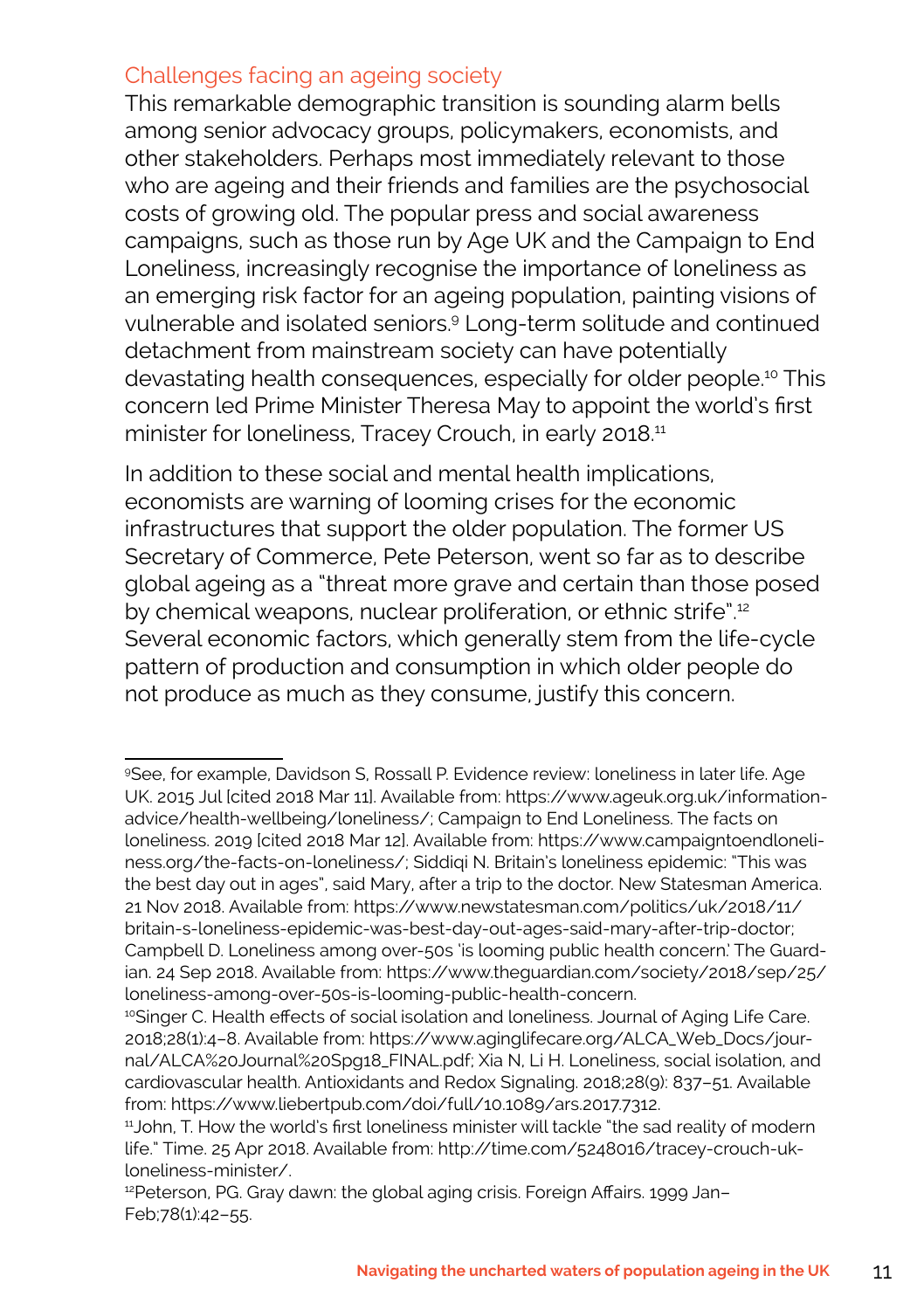First, as retirees come to outnumber new entrants to the workforce, labour shortages may lead to economic growth slowdowns. With the approach of Brexit, potential border closures that threaten to stifle trade and employment flows between Britain and the continent could further magnify these shortages.13 Second, some economists warn of asset market meltdowns as older people liquidate their assets to support themselves in old age and as overall demand for assets (especially risky ones) goes down.14 Third, healthcare costs will mount as the elder share grows. This arises from the fact that diseases of old age – including noncommunicable diseases (which already account for nearly 90% of mortality in the UK<sup>15</sup>) such as cancer, chronic obstructive pulmonary disease (COPD), heart disease and diabetes – are especially expensive to treat. Not only will demand for healthcare services be higher overall, but the services for a swelling senior population are likely to be relatively more complex and costly.16 Finally, an ageing population places considerable stress on government pension and social security systems. Today's 65-year-olds live notably longer than their predecessors (Figure 1); men and women who reach retirement age can, on average, expect to live an additional 19 or 21 years, respectively. Gains in post-retirement life years raise demand on government payment obligations, which become increasingly harder to meet as the size of the workforce paying into the system dwindles.

<sup>13</sup>Consultancy.UK. UK risks labour shortage of millions by 2030. 17 Jul 2018. Available from: https://www.consultancy.uk/news/17942/uk-risks-labour-shortage-of-millionsby-2030.

<sup>14</sup>See, for example, Siegel JJ. Stocks for the long run: the definitive guide to financial market returns and long-term investment strategies. 2<sup>nd</sup> ed. New York: McGraw-Hill; 1998. This hypothesis, however, remains a subject of debate among economists: see, Thenuwara W, Siriwardana M, Hoang N. Demographics and assets markets: a survey of the literature. Theoretical Economics Letters. 2017;7:782–94. Available from: https:// pdfs.semanticscholar.org/912a/5d6d196c3405e37b3a50d797cbf65a27ba44.pdf. <sup>15</sup>2016 values refer to the share of all deaths for all ages by underlying causes. The World Bank. Cause of death, by non-communicable diseases (% of total) [dataset]. [Updated 2019 Apr 24; cited 2019 Apr 25]. World Development Indicators. Available from: https://data.worldbank.org/indicator/SH.DTH.NCOM.ZS.

<sup>&</sup>lt;sup>16</sup>National Research Council (US) Panel on a Research Agenda and New Data for an Aging World. Preparing for an aging world: the case for cross-national research. Washington, D.C.: National Academies Press; 2001. pp. 200–19. Available from: https://www. ncbi.nlm.nih.gov/books/NBK98379/; Ferreira L. How does an aging population affect a country? The World Bank: News. 1 Sept 2016. Available from: http://www.worldbank. org/en/news/feature/2016/09/05/uruguay-como-afecta-pais-envejecimientopoblacion.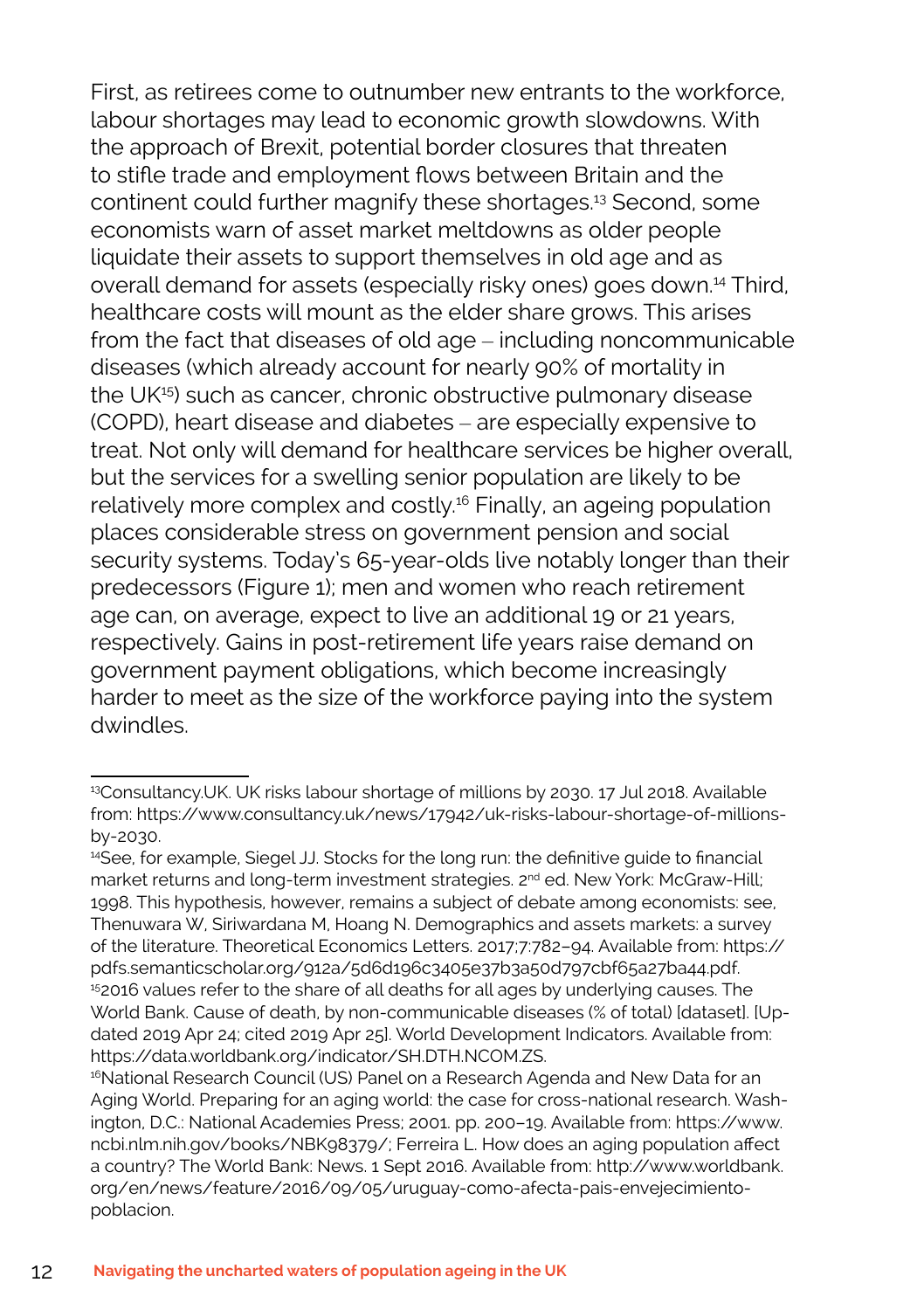Many policymakers tracking age patterns and voter preferences within their constituencies are mindful that the force of population ageing could have far-reaching political implications. An expanding elder share skews political clout toward the older generations and their priorities, which could hamper efforts to accomplish certain policy reforms aimed at reducing the burden an ageing society places on pay-as-you-go pension and healthcare systems.17 A critical mass of older voters may not be inclined to support, for example, raising the retirement age and working longer themselves to alleviate fiscal pressure or spare younger adults from paying higher taxes.<sup>18</sup>

#### Scope for solutions: Behaviour, policy and innovation

No single, magic-bullet solution will effectively address all the challenges tied to population ageing. Ownership of these challenges and their associated burdens belongs to various stakeholders, ranging from local, national, and international policymakers, to researchers and medical professionals, to the private sector and, of course, to the ultimate stakeholders: those who are reaching older age and their families and friends. Accordingly, the successful mitigation of the burdens of ageing on society will require a comprehensive, multifaceted portfolio of solutions. Three broad areas in particular can be mined for potential solutions: behaviour, policy, and innovation.

#### **Behaviour**

One key behavioural change that employers and policymakers can effect is to implement programmes to enable older individuals to remain in the workforce longer. These may offer retraining or reassignment to jobs that are better aligned with the interests and capacities of older individuals; changes to the physical work environment to accommodate health conditions; and coordination of flexible schedules and remote work. Reducing the impediments to work participation for older people will help to ease pressure on public finances, as it has important tax-raising potential, can

<sup>&</sup>lt;sup>17</sup>See, for example, Winkler H. How will ageing populations affect politics? The World Economic Forum. 18 Jun 2015. Available from: https://www.weforum.org/ agenda/2015/06/how-will-ageing-populations-affect-politics/.

<sup>&</sup>lt;sup>18</sup>For example, protestors led a demonstration outside parliament last October, expressing opposition to new legislation that raises the women's state pension age: Hill A. At least 1,000 women protest at changes to UK pension age. The Guardian. 10 Oct 2018. Available from: https://www.theguardian.com/lifeandstyle/2018/oct/10/ thousand-women-protest-at-changes-to-uk-pension-age.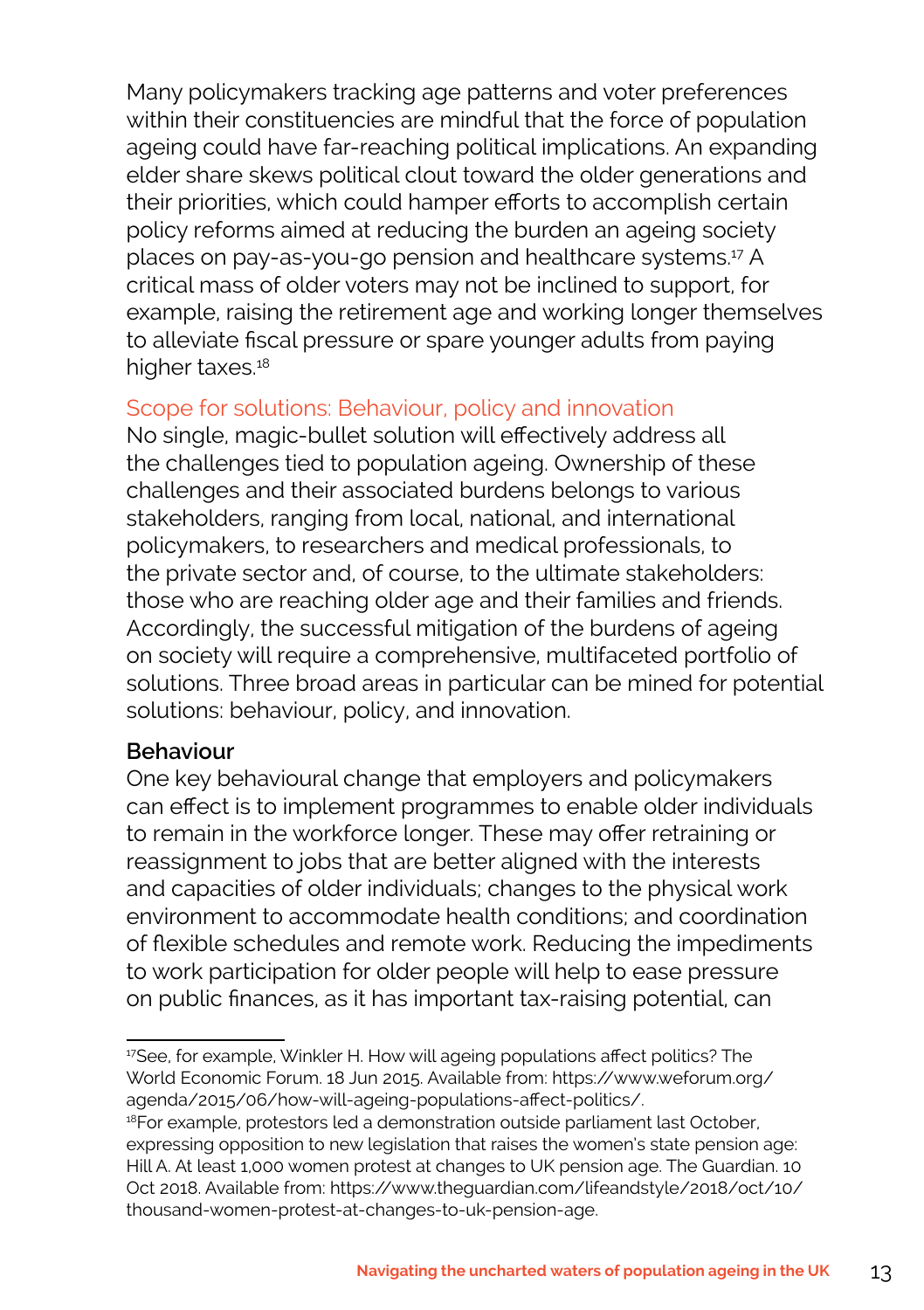reduce the welfare bill, and improves financial independence during retirement<sup>19</sup>

Behavioural change could also include a renewed investment in human capital through training and education. A well-educated, well-trained and healthy population forms the base of a competitive, productive workforce. Improving the skills and capacity of the workforce as a whole helps to counterbalance productivity losses from a shrinking labour pool, allowing society to better meet the economic demands of its ageing members.20

#### **Policy**

Policy changes are a second essential feature of any solutions portfolio. Already, several countries,<sup>21</sup> including the UK countries,<sup>22</sup> have raised the age of retirement and pension eligibility. While life expectancy in the UK has risen by more than a decade since 1950, retirement ages have increased notably less. The state pension age for men and women remained at 65 and 60, respectively, between 1940 and 2010, when the government introduced raising the women's age to be in line with that of men.<sup>23</sup> From December 2018, the age is set to rise gradually for both genders to 66 in 2020 and 67 between 2026 and 2028.<sup>24</sup>

Raising pension-eligibility ages eases fiscal stress by reducing long-term public expenditures and effectively pushes the clock back in terms of the tightening of the workforce that accompanies population ageing. While this seems a prudent measure to safeguard fiscal sustainability, some critics argue that increasing

<sup>19</sup>Thomson P. A silver lining for the UK economy? The intergenerational case for supporting longer working lives. Centre for Ageing Better. 2018. Available from: https:// www.ageing-better.org.uk/sites/default/files/2018-02/Silver-lining-UK-economycrucial.pdf.

<sup>20</sup>Thomson (2018); Ferreira (2016).

<sup>21</sup>These include, for instance, Austria and Germany. See Staubli S, Zweimüller J. Does raising the early retirement age increase employment of older workers? Journal of Public Economics. 2013;108:17–32; US Social Security Administration, Office of Retirement and Disability Policy. Social security programs throughout the world: Europe, 2018. SSA Publication No. 13-11801. 2018 Sept. pp. 43–9, 132–41. Available from: https://www.ssa. gov/policy/docs/progdesc/ssptw/2018-2019/europe/ssptw18europe.pdf.

<sup>&</sup>lt;sup>22</sup>UK Department for Work and Pensions. State pension age timetable. 2013. [Updated 2014 May 15; cited 2019 Apr 1]. Available from: https://www.gov.uk/government/publications/state-pension-age-timetable.

<sup>&</sup>lt;sup>23</sup> House of Commons Work and Pensions Committee. Communication of state pension age changes. Seventh Report of Session 2015–16. 2016 Mar 15. Available from: https:// publications.parliament.uk/pa/cm201516/cmselect/cmworpen/899/899.pdf. 24UK Department for Work and Pensions (2014).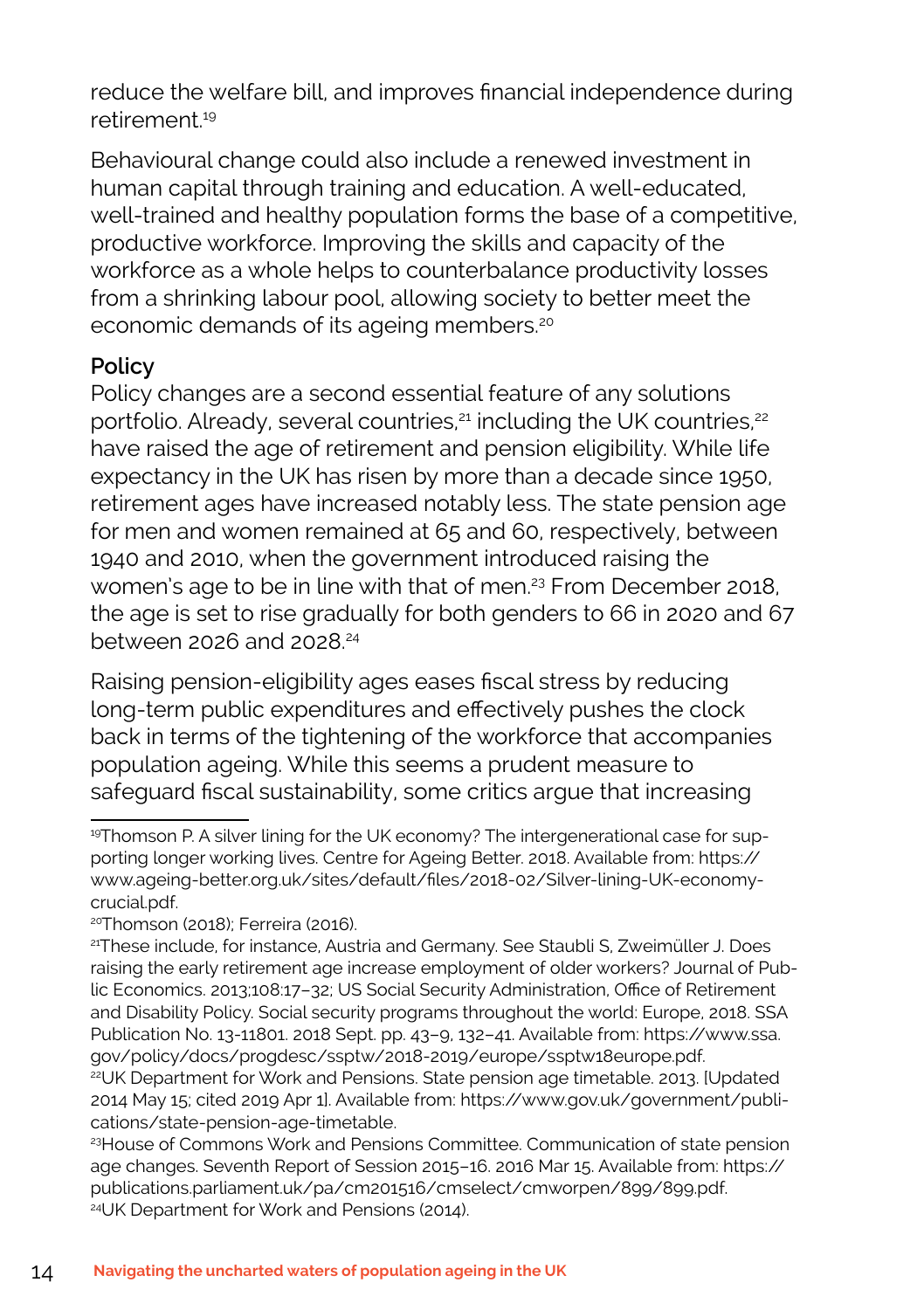retirement and pension-eligibility ages may disproportionately affect those of lower socioeconomic standing. Increases in life expectancy are on average lower for those in lower-income groups (especially those who work in manual labour, which is associated with particularly low life expectancies).25 These are the same individuals who are also disproportionately likely to rely more on pension payment support in retirement. Some question whether it is ethical that blue-collar workers should have to wait longer for retirement benefits if physicians and executives live longer.

Another policy option that could help improve the old-age dependency ratio relates to migration. Migration tends to be selective of working-age people, so they can serve as high-octane fuel for spurring the economy and raising revenue to finance pension payments. This idea has led to the notion of replacement migration (which the UN defines as the international migration that a country would need to prevent population decline and population ageing resulting from low fertility and mortality rates). In some circles, this has displaced the earlier notion of replacement fertility (around 2.05 children per woman). Admittedly, however, an enormous influx of migrants would be required to make an appreciable difference in this respect and would be politically controversial.

Combating the effects of population ageing will also require health system policy reforms, especially those that target the prevention and early detection of disease. The UK Prime Minister emphasised this point in a speech in June 2018, stating "[if] we want not just to cope with an ageing population, but thrive too, we will need a renewed focus on prevention".26 Policies in this vein could involve: raising taxes on sugar-sweetened beverages, tobacco, and alcohol; promoting the vaccination of older people against the flu, shingles and pneumococcal disease; and increasing incentives and opportunities for physical activity and eating healthy foods. Early detection programmes are also beneficial, such as those offered by on-site clinics, wearable sensors, or digital platforms for seeking health advice. When conditions are caught early, individuals can

<sup>&</sup>lt;sup>25</sup>Luy M, Wegner-Siegmundt C, Wiedemann A, Spijker J. Life expectancy by education, income and occupation in Germany: estimations using the longitudinal survival method. Comparative Population Studies. 2015;40(4):399–436. Available from: http:// www.comparativepopulationstudies.de/index.php/CPoS/article/viewFile/203/217. <sup>26</sup>Theresa, M. Prime Minister of the United Kingdom. "PM Speech on the NHS." 18 Jun 2018. Available from: https://www.gov.uk/government/speeches/pm-speech-on-thenhs-18-june-2018.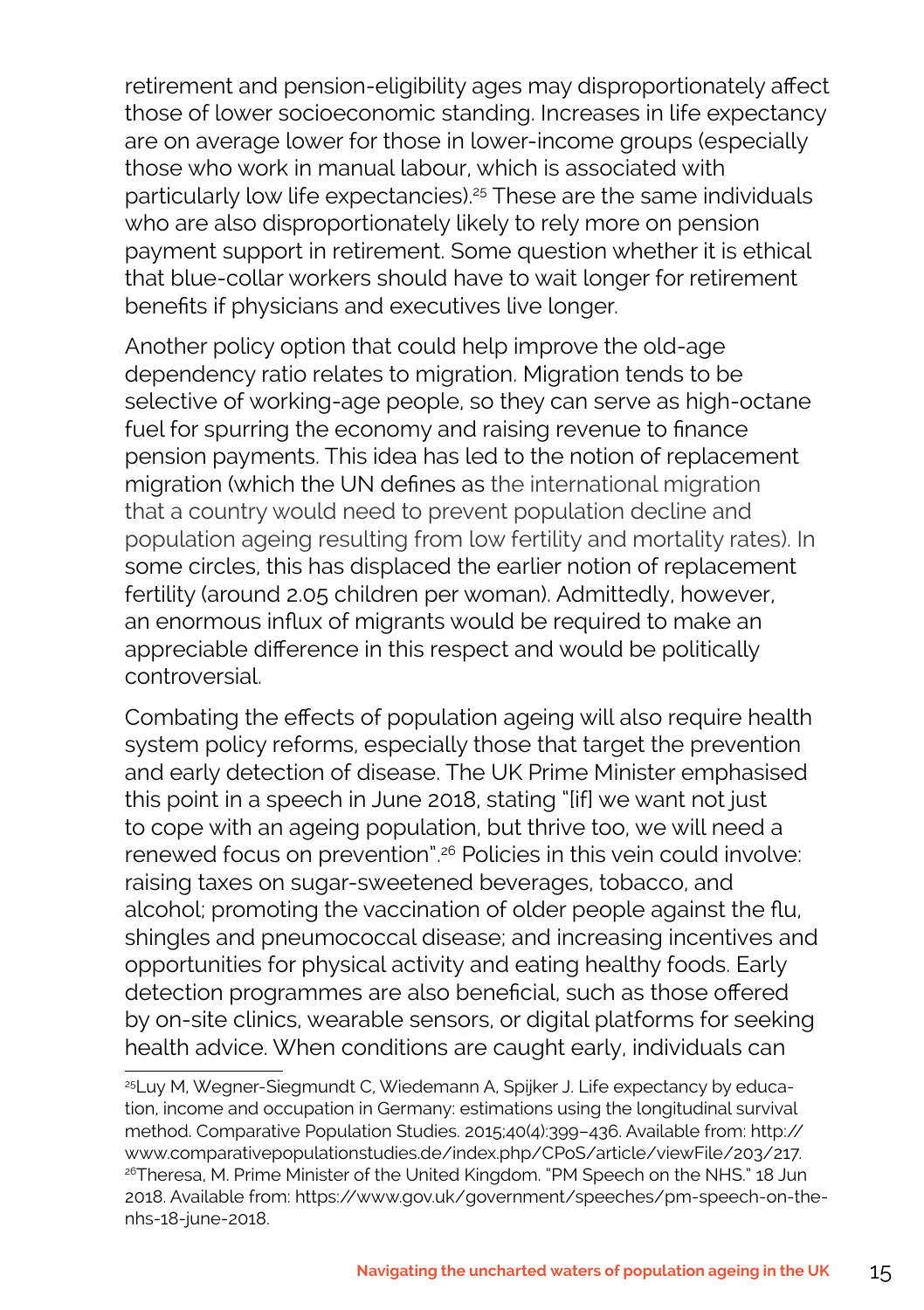typically be treated more cheaply with better results. Improved health in the older population creates considerable value for wider society – through both productive market work and nonmarket activities, such as caring for grandchildren, volunteer work, and housework. Many of these policy reforms are strongly complementary. For example, raising the retirement age will not be as effective if older people are not healthy enough to work or to work productively.

#### **Innovation**

Innovation should play a prominent role in designing viable solutions. This includes technological innovation, such as robotics that can help fill production demands for manual labour; developing a universal flu vaccine and new vaccines for common hospital-acquired infections such as *Clostridium difficile*; and developing precision medicine, which allows health risks to be identified before disease manifestation and treatments to be customised based on genetic profiles. There is also considerable scope for institutional innovation – for example, the business models of care services such as Home Instead could involve training individuals in their 70s to work as in-home care providers for those in their 80s. Finally, design innovations for long-term care institutions, residential housing, transportation systems, and urban layouts can facilitate independence and continued employment for older people.

#### Conclusion

The uncharted waters of population ageing pose a set of daunting challenges in the UK and beyond. An unparalleled level of ageing marks new territory for the policymakers, institutions, healthcare providers, and other leaders who must contend with its effects and design plausible solutions. While daunting, however, this new set of challenges is not insurmountable.

Demographic trajectories are not set in stone, nor are their implications for social, health, and economic outcomes. History shows that demographic change has a persistent habit of spurring behavioural changes, as well as technological and institutional innovations and policy reforms, that either accentuate favourable demographics or offset negative ones. While the world population was doubling from three to six billion in 1960–2000, dire predictions were confounded by the fact that global income per capita more than doubled during that time frame, life expectancy increased by more than 15 years, and universal primary school enrolment rates were approached in many countries.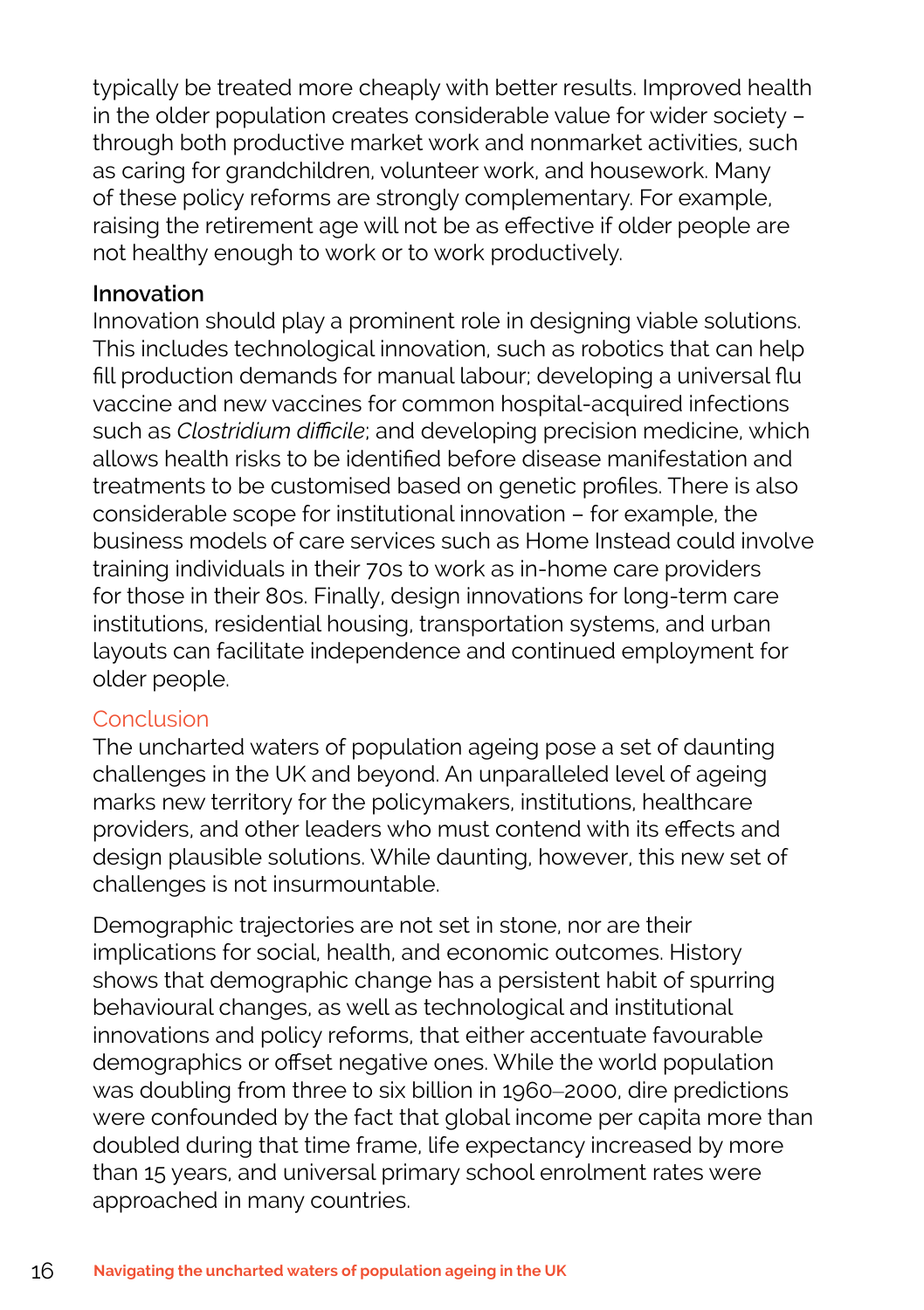If national and international leaders respond behaviourally, institutionally, and technologically to the new demographic normal, there is little reason to believe society would not have similar success coping with the human, social, political, and economic challenges of population ageing. We need an offensive strategy that approaches these challenges holistically, combining many complementary initiatives. Such a strategy would mean that both the UK and the world at large are poised not just to cope with population ageing but also to create a victory out of our historically unprecedented demographic success.

*Dr. David E. Bloom is Clarence James Gamble Professor of Economics and Demography in the Department of Global Health and Population at the Harvard T.H. Chan School of Public Health, Boston MA, 02115, USA*

*Paige Kirby is a Research Associate at Data for Decisions, LLC, Waltham, MA 02451, USA*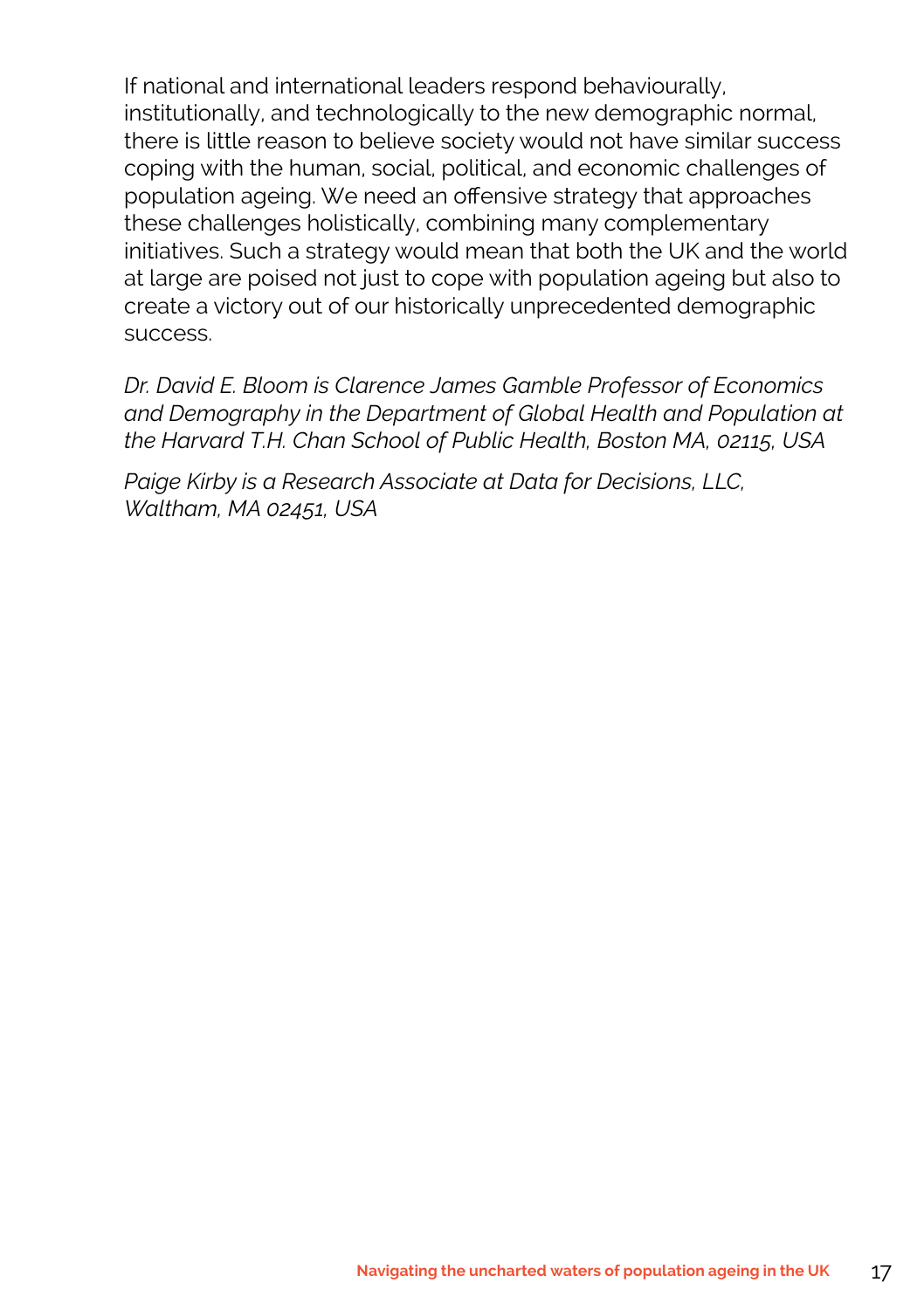#### References

Campaign to End Loneliness. The facts on loneliness. 2019 [cited 2018 Mar 12]. Available from: https://www.campaigntoendloneliness. org/the-facts-on-loneliness/.

Campbell D. Loneliness among over-50s 'is looming public health concern'. The Guardian. 24 Sep 2018. Available from: https://www. theguardian.com/society/2018/sep/25/loneliness-among-over-50s-is-looming-public-health-concern.

The Conservative and Unionist Party. Forward, together: our plan for a stronger Britain and a prosperous future. London: St. Ives PLC; 2017. Available from: https://www.conservatives.com/manifesto.

Consultancy.UK. UK risks labour shortage of millions by 2030. 17 Jul 2018. Available from: https://www.consultancy.uk/news/17942/ukrisks-labour-shortage-of-millions-by-2030.

Davidson S, Rossall P. Evidence review: loneliness in later life. Age UK. 2015 Jul [cited 2018 Mar 11]. Available from: https://www.ageuk. org.uk/information-advice/health-wellbeing/loneliness/.

Ferreira L. How does an aging population affect a country? The World Bank: News. 1 Sept 2016. Available from: http://www. worldbank.org/en/news/feature/2016/09/05/uruguay-comoafecta-pais-envejecimiento-poblacion.

Hill A. At least 1,000 women protest at changes to UK pension age. The Guardian. 10 Oct 2018. Available from: https://www.theguardian. com/lifeandstyle/2018/oct/10/thousand-women-protest-atchanges-to-uk-pension-age.

House of Commons Work and Pensions Committee. Communication of state pension age changes. Seventh Report of Session 2015–16. 2016 Mar 15. Available from: https://publications.parliament.uk/pa/ cm201516/cmselect/cmworpen/899/899.pdf.

John, T. How the world's first loneliness minister will tackle "the sad reality of modern life". Time. 25 Apr 2018. Available from: http://time. com/5248016/tracey-crouch-uk-loneliness-minister/.

Luy M, Wegner-Siegmundt C, Wiedemann A, Spijker J. Life expectancy by education, income and occupation in Germany: estimations using the longitudinal survival method. Comparative Population Studies. 2015;40(4):399–436. Available from: http:// www.comparativepopulationstudies.de/index.php/CPoS/article/ viewFile/203/217.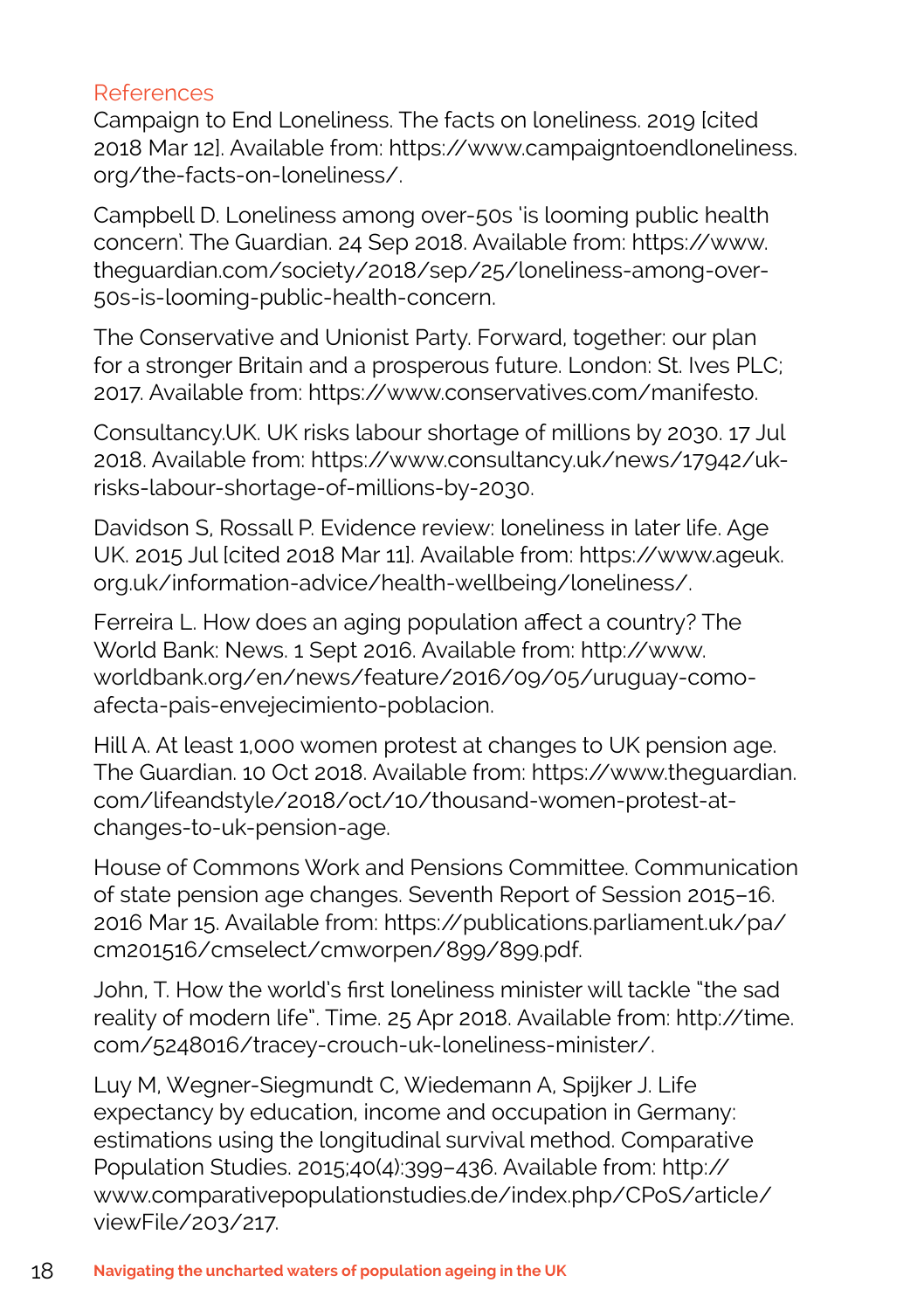Murray CJL, Callender CSKH, Kulikoff XR, Srinivasan V, Abate D, Abate KH, et al. Population and fertility by age and sex for 195 countries and territories, 1950–2017: a systematic analysis for the Global Burden of Disease Study 2017. The Lancet. 2018 Nov;392(10159):1995–2051. Available from: https://www.thelancet. com/pdfs/journals/lancet/PIIS0140-6736(18)32278-5.pdf.

National Research Council (US) Panel on a Research Agenda and New Data for an Aging World. Preparing for an aging world: the case for cross-national research. Washington, D.C.: National Academies Press; 2001. pp. 200–19. Available from: https://www.ncbi.nlm.nih. gov/books/NBK98379/.

Peterson, PG. Gray dawn: the global aging crisis. Foreign Affairs. 1999 Jan–Feb;78(1):42–55.

Siddiqi N. Britain's loneliness epidemic: "This was the best day out in ages", said Mary, after a trip to the doctor. New Statesman America. 21 Nov 2018. Available from: https://www.newstatesman.com/ politics/uk/2018/11/britain-s-loneliness-epidemic-was-best-dayout-ages-said-mary-after-trip-doctor.

Siegel JJ. Stocks for the long run: the definitive guide to financial market returns and long-term investment strategies. 2<sup>nd</sup> ed. New York: McGraw-Hill; 1998.

Singer C. Health effects of social isolation and loneliness. Journal of Aging Life Care. 2018;28(1):4–8. Available from: https://www. ageinglifecare.org/ALCA\_Web\_Docs/journal/ALCA%20Journal%20 Spg18\_FINAL.pdf.

Staubli S, Zweimüller J. Does raising the early retirement age increase employment of older workers? Journal of Public Economics. 2013;108:17–32.

Thenuwara W, Siriwardana M, Hoang N. Demographics and assets markets: a survey of the literature. Theoretical Economics Letters. 2017;7:782–94. Available from: https://pdfs.semanticscholar.org/912 a/5d6d196c3405e37b3a50d797cbf65a27ba44.pdf.

Theresa, M. Prime Minister of the United Kingdom. "PM Speech on the NHS." 18 Jun 2018. Available from: https://www.gov.uk/ government/speeches/pm-speech-on-the-nhs-18-june-2018.

Thomson P. A silver lining for the UK economy? The intergenerational case for supporting longer working lives. Centre for Ageing Better. 2018. Available from: https://www.ageing-better.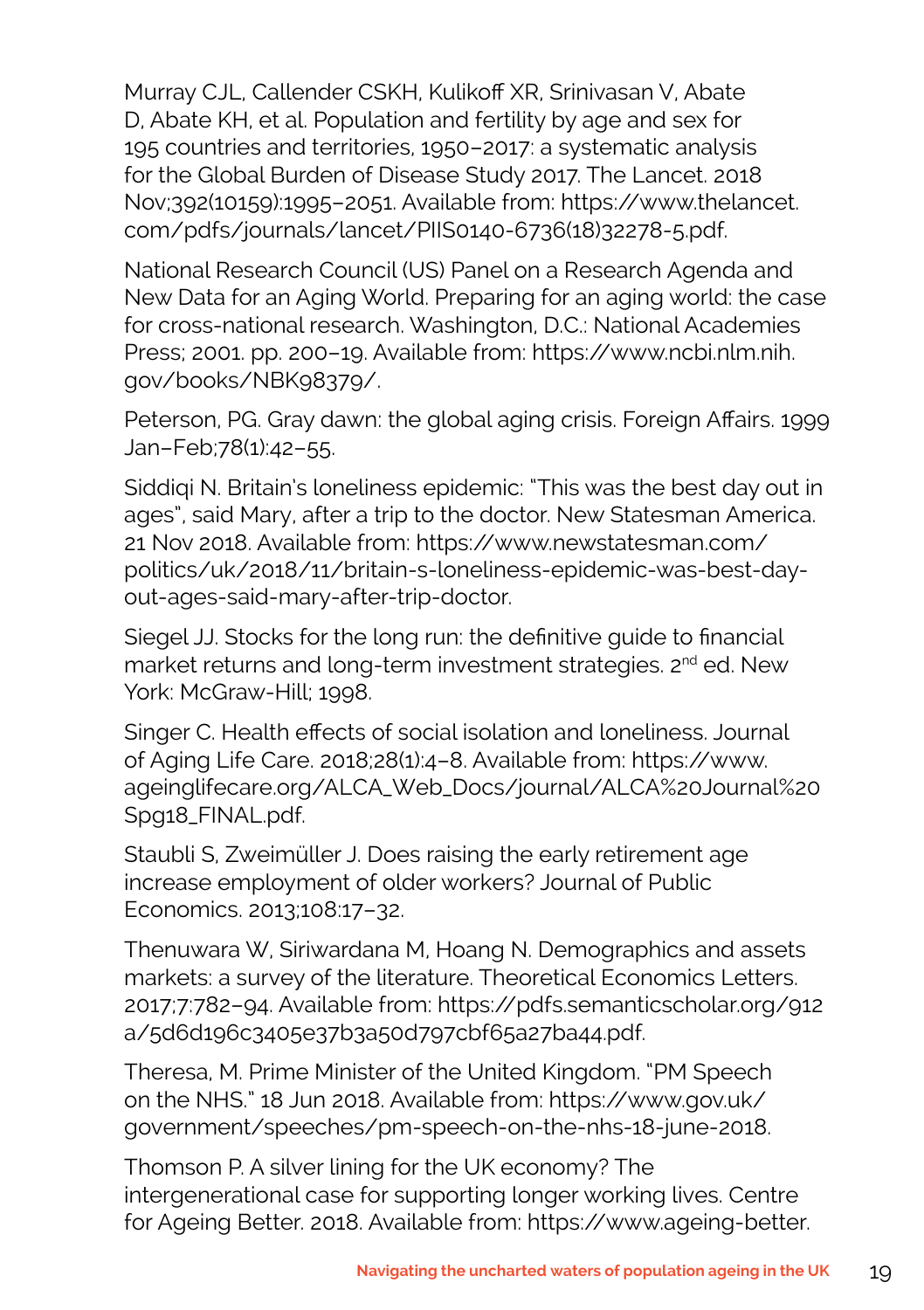org.uk/sites/default/files/2018-02/Silver-lining-UK-economycrucial.pdf.

UK Department for Work and Pensions. State pension age timetable. 2013. [Updated 2014 May 15; cited 2019 Apr 1]. Available from: https://www.gov.uk/government/publications/state-pension-agetimetable.

UK Office for National Statistics. National Life Tables, United Kingdom [dataset]. 2018 Sept 25 [cited 2019 Mar 11]. Available from: https://www.ons.gov.uk/peoplepopulationandcommunity/ birthsdeathsandmarriages/lifeexpectancies.

UK Office for National Statistics. Overview of the UK population. 2018 Nov [cited 2019 Apr 5]. Available from: https://www.ons.gov.uk/ peoplepopulationandcommunity/populationandmigration.

United Nations, Department of Economic and Social Affairs, Population Division. File POP/7-1: total population (both sexes combined) by five-year age group, region, subregion and country, 1950–2100 (thousands) [dataset]. 2017 Jun [cited 2019 Apr 5]. World Population Prospects: The 2017 Revision. Available from: https:// population.un.org/wpp/Download/Standard/Population/.

United Nations, Department of Economic and Social Affairs, Population Division. File POP/7-2: Male population by five-year age group, region, subregion and country, 1950–2100 (thousands) [dataset]. 2017 Jun [cited 2019 Apr 5]. World Population Prospects: The 2017 Revision. Available from: https://population.un.org/wpp/ Download/Standard/Population/.

United Nations, Department of Economic and Social Affairs, Population Division. File POP/7-3: Female population by five-year age group, region, subregion and country, 1950–2100 (thousands) [dataset]. 2017 Jun [cited 2019 Apr 5]. World Population Prospects: The 2017 Revision. Available from: https://population.un.org/wpp/ Download/Standard/Population/.

US Social Security Administration, Office of Retirement and Disability Policy. Social security programs throughout the world: Europe, 2018. SSA Publication No. 13-11801. 2018 Sept. pp. 43–9, 132–41. Available from: https://www.ssa.gov/policy/docs/progdesc/ ssptw/2018-2019/europe/ssptw18europe.pdf.

Winkler H. How will ageing populations affect politics? The World Economic Forum. 18 Jun 2015. Available from: https://www.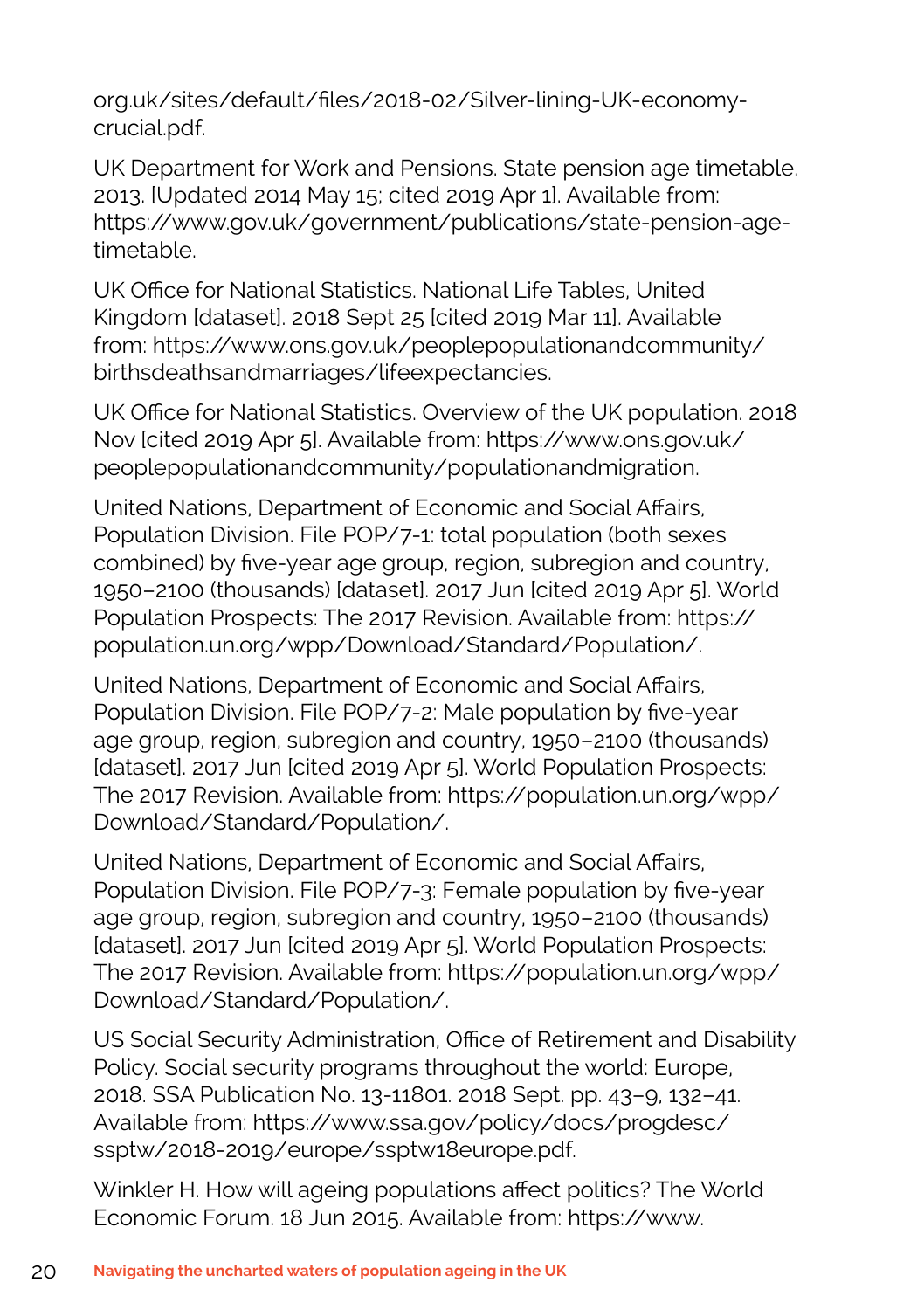weforum.org/agenda/2015/06/how-will-ageing-populations-affectpolitics/.

The World Bank. Cause of death, by non-communicable diseases (% of total) [dataset]. [Updated 2019 Apr 24; cited 2019 Apr 25]. World Development Indicators. Available from: https://data.worldbank.org/ indicator/SH.DTH.NCOM.ZS.

Xia N, Li H. Loneliness, social isolation, and cardiovascular health. Antioxidants and Redox Signaling. 2018;28(9): 837–51. Available from: https://www.liebertpub.com/doi/full/10.1089/ars.2017.7312.